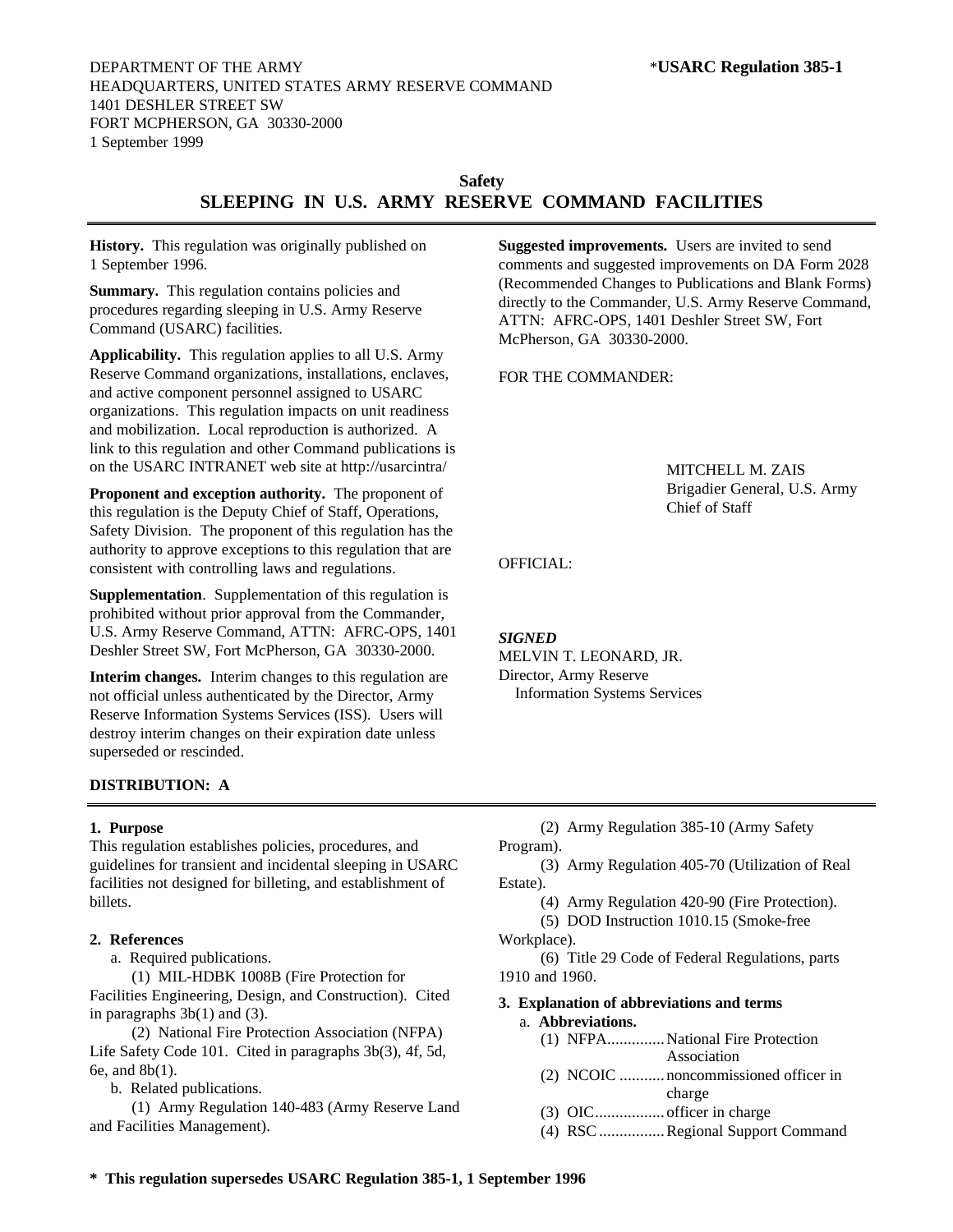# b. **Terms**

(1) **Authority having jurisdiction.** The organization, office, or individual responsible for approving equipment, an installation, or a procedure. Within the USARC, the designated authority having jurisdiction is--

(a) The RSC commander, for transient and incidental use. This authority may be delegated to commanders of Direct Reporting Commands (DRCs) or Direct Reporting Units (DRUs), but in no case will it be delegated below the level of colonel. The RSC commander has final approval authority for all issues regarding transient or incidental sleeping in USAR centers, facilities, or organizations within his or her geographical area.

(b) The ACSIM, for billeting in facilities not in accordance with MIL-HDBK 1008B.

(2) **Approved facility.** A facility that is acceptable to the authority having jurisdiction based on the following:

(a) It meets established life safety standards; or

(b) Alternative measures and modifications within the facility (as equivalent to established standards as practicable) will provide safety to life from fire . However, in no case will any modification afford less safety to life than that which, in the judgment of the authority having jurisdiction, would be provided by compliance with the applicable Life Safety Code.

(3) **Billet**. A permanent room or structure designed for lodging of individuals, equipped with furniture and accompaniments for same, and required to meet the standards contained in NFPA Life Safety Code 101, chapter 16 and MIL-HDBK-1008B.

(4) **Incidental**. Any use of facilities by individual(s), under the command and control of the local or facility commander, lodged overnight in conjunction with drills, annual training, or other duty status operations.

(5) **Transient**. Individual or a group of individuals, under the command and control of an individual other than the facility commander, seeking overnight lodging in conjunction with convoy operations, mobilizations, or other similar operations.

(6) **Hazardous area.** A room, cage, or area whose contents (e.g., material, equipment or machinery) pose a greater than normal degree of hazard to personnel. Such areas include, but are not limited to, flammable or combustible storage areas, hazardous waste collection points, boiler rooms, or other areas or operations determined to be hazardous by the authority having jurisdiction.

# **4. Responsibilities**

a. The authority having jurisdiction will--

(1) Determine if transient or incidental sleeping will be permitted in a facility on a case-by-case basis in accordance with procedures described in paragraph 7 of this regulation.

(2) Not issue blanket approvals.

(3) Place command emphasis on implementation of a fire prevention and protection program, as well as identification and abatement of safety and health hazards.

b. The RSC Safety Office will--

(1) Evaluate the facility and conduct risk assessments of each facility under consideration for transient or incidental sleeping in accordance with paragraph 7 of this regulation.

(2) Advise the authority having jurisdiction on the feasibility of permitting transient or incidental sleeping in a specific facility.

c. The Center commander will ensure accomplishment of appropriate briefings, inspections, notifications, and safety and security measures for facilities under consideration for transient or incidental sleeping, as described in paragraph 7 of this regulation.

d. The OIC or NCOIC will comply with procedures in paragraph 7 of this regulation to ensure the safety and proper conduct of personnel using a facility for transient incidental sleeping.

e. Units wishing to convert a USARC Center or part of a center to a billet will comply with the procedures in paragraph 8 of this regulation.

f. The RSC Engineer will ensure the inspection of facilities being established as billets and the identification and completion of facility modifications required to comply with NFPA Life Safety Code 101, chapter 16 requirements, in accordance with procedures in paragraph 8 of this regulation.

# **5. Use of facilities**

Restrictions on use of facilities for sleeping do not apply during times of natural disaster, civil unrest, or mobilization for war. Full use of USAR centers is authorized during wartime and emergency or disaster relief operations.

a. Civic Organizations. Overnight use of USARC facilities is prohibited.

b. Convoys in transit. Units in transit during training missions may use USAR centers for incidental sleeping if a fire watch is used and all incidental sleeping responsibilities of this regulation are met. For recurring training missions that require use of a USAR center for overnight lodging, a billet will be established in accordance with paragraph 8 of this regulation.

c. Conversion of a Center. Recurring need for lodging (other than in support of unit training or mobilization) requires the establishment of a billet. This conversion must conform to NFPA Life Safety Code 101, chapter 16. Procedures for this conversion are in paragraph 8 of this regulation.

# **6. Policies**

a. Only the authority having jurisdiction, or higher headquarters, has authority to approve transient or incidental sleeping in USARC facilities, other than billets. This approval authority is not delegated below the rank of colonel.

b. Organizations must consult their RSC Engineer for appropriate guidance to establish billets.

c. Use of hot plates, camp stoves, or portable heaters (electric, gas, or oil fueled) is forbidden in facilities.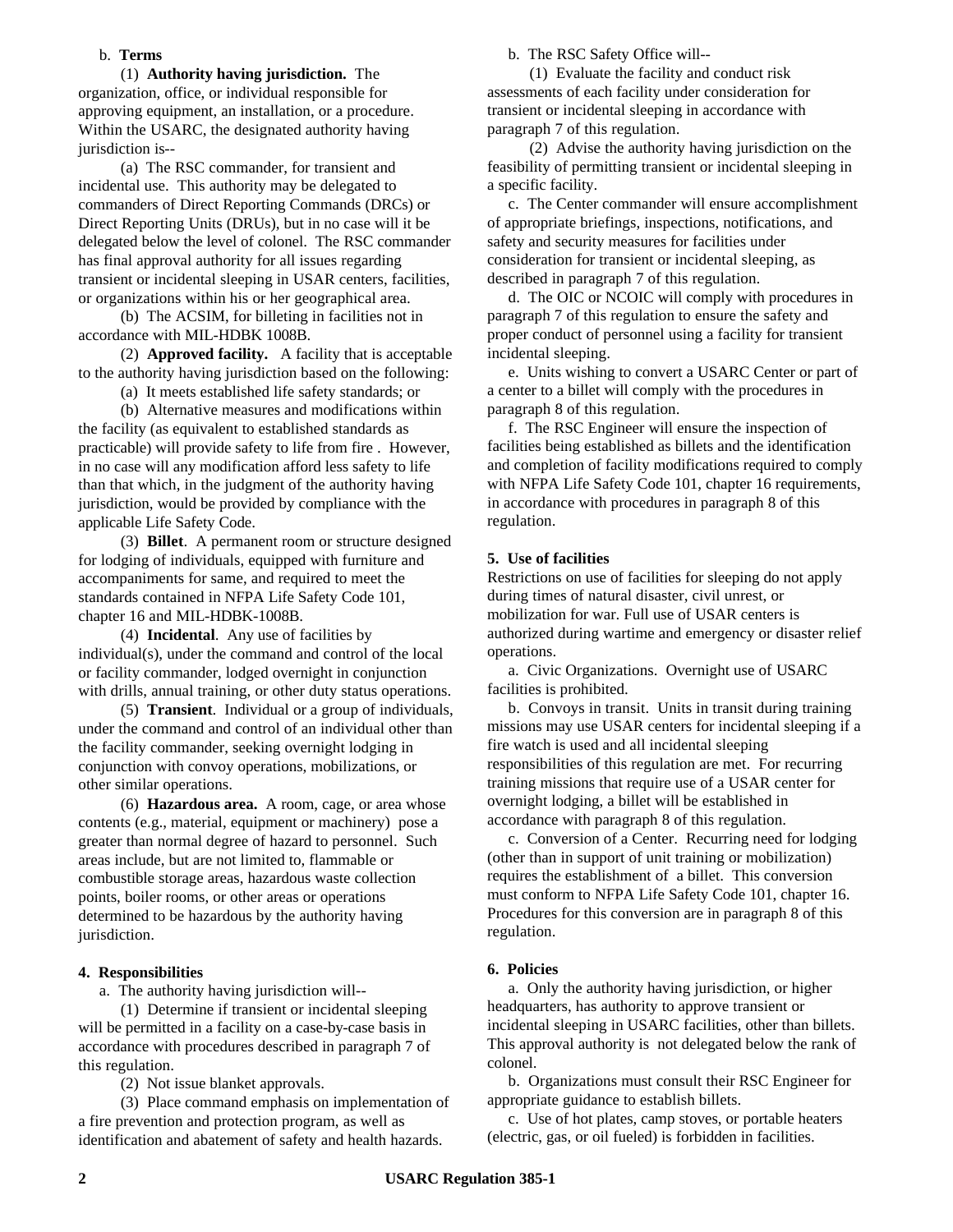Should messing be required in conjunction with sleeping operations, prior arrangements must be coordinated.

d. Each authority having jurisdiction will publish orders restricting the use of the facility to comply with this regulation. Additionally, he or she will prohibit the consumption, possession of open containers, or importation of alcoholic beverages into the facility. The order will be punitive in nature and will restrict the granting of any exceptions to the authority having jurisdiction.

e. Smoking is prohibited in government facilities per DOD Instruction 1010.15.

## **7. Transient or incidental sleeping**

# a. **The authority having jurisdiction will--**

(1) Consider facility evaluations, risk assessments, effective implementation of risk reduction measures, and mission needs to determine (on a case-by-case basis) whether to permit transient or incidental sleeping.

(2) Ensure command emphasis is placed on—

(a) Implementation of a fire prevention and protection program; and

(b) Identification and abatement of safety and health hazards.

#### b. **The RSC Safety Office will--**

(1) Conduct a risk assessment of each facility under consideration for transient or incidental sleeping, identify any conditions that represent a serious threat to life, and develop appropriate risk reduction measures. Conduct separate risk assessments for transient and incidental sleeping operations. Use the sample checklist at appendix A to develop a checklist that fits specific facility requirements.

(2) Conduct annual safety and occupational health evaluations of each facility.

(3) Analyze data (e.g., risk assessments, facility evaluations, identified hazards, and risk reduction measures) and advise the authority having jurisdiction on the feasibility of permitting sleeping in a specific facility.

(4) Ensure that, as a minimum, facilities under consideration will have illuminated, conspicuously identified exits and exit signs, as well as strategically located, operable fire extinguishers.

(5) Ensure personnel will have access to telephones and heating and cooling controls.

(6) Ensure that prior to use as a transient or incidental facility, doors have appropriate, operational panic hardware if they must be secured from outside entry.

# c. **The center commander will--**

(1) Ensure the commander, OIC, or NCOIC of personnel desiring incidental use of the facility to sleep receives a briefing on the facility layout, any hazardous areas or operations, emergency procedures (pre-accident plan), and any pertinent information about the surrounding area, before releasing the keys to the facility.

(2) Ensure the completion of routine and periodic facility inspections and maintenance as scheduled. Additionally, ensure correction of identified hazards in a timely manner. If correction cannot be accomplished at the facility manager level, ensure hazard is elevated to the appropriate level for abatement of the hazard.

(3) Notify local emergency response personnel when transient or incidental personnel are using any portion of the facility for sleeping. As a minimum, provide the number of persons and their specific billeting locations to local response personnel.

(4) Ensure pilferable items, electronic equipment, and other desirable items are secured from theft or misuse by personnel sleeping in the facility.

(5) Use the sample SOP at appendix B to establish unit-specific guidelines for sleeping in centers.

## d. **The OIC or NCOIC will--**

(1) Be the senior individual present when a facility is used for transient or incidental sleeping.

(2) Ensure unit members receive a briefing on the layout of the facility, emergency procedures, hazardous areas or operations in the facility, location of exits, and conduct while in the facility.

(3) Ensure all personnel adhere to the established guidelines for sleeping in the facility.

(4) Ensure all cots, sleeping bags, etc., are properly arranged to provide safe, expedient access to the nearest exit.

#### **8. Establishment of billets**

a. **Units wishing to convert all or part of a center for lodging (other than in support of unit training or mobilization) will--**

(1) Identify the need to the appropriate RSC.

(2) Identify the maximum number of individuals to be lodged and the area(s) of the reserve center required to support lodging.

#### b. **The RSC Engineer will--**

(1) Identify facility modifications required to comply with NFPA Life Safety Code 101, chapter 16 requirements and ensure competent fire officials inspect the facility for compliance with NFPA Life Safety Code 101, chapter 16. [Only areas where soldiers will sleep and means of egress to the outside facility must meet Life Safety Code, chapter 16 requirements. The inspecting individual shall prepare an inspection report identifying either compliance with the code or code deficiencies. The intent is not to ask the local fire official for permission to sleep in the facility, but to identify to the command the deficiencies in meeting code requirements.]

(2) Prepare work orders based upon the inspection report and submit the work orders to the Facility Support Planning Board for prioritization and funding. The requesting unit may choose to fund this work from their Operating Tempo (OPTEMPO) dollars.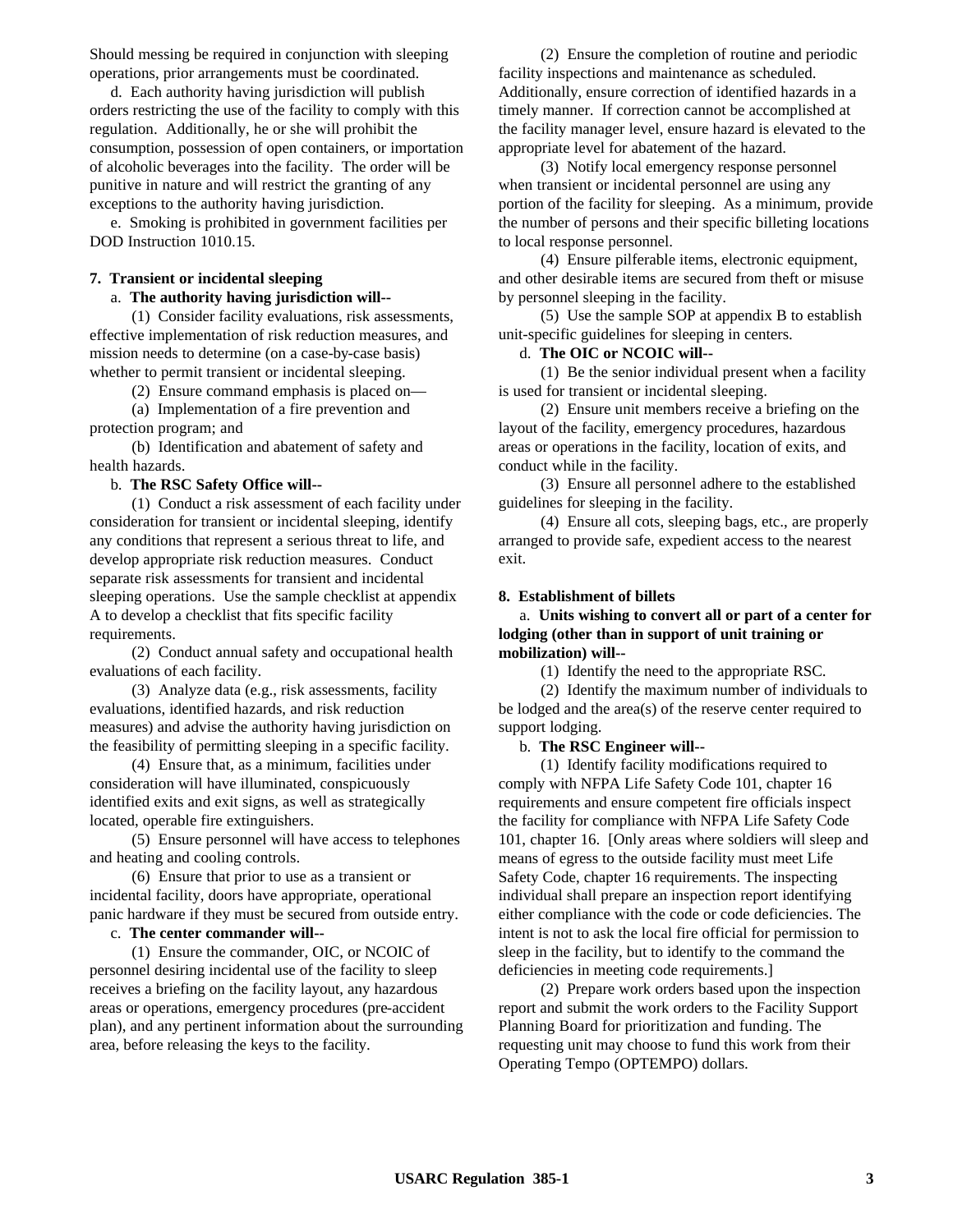# **Appendix A Sample Facility Inspection Checklist**

|      | <b>A Administrative Data Section</b>                                                                                                                                                                                                                                                                                                                                                                                                                                                                                                                                                                                                                                                                                                                                                                                                                                                                                      | <b>Yes</b> | <b>No</b> | <b>Reoccurrence</b> |
|------|---------------------------------------------------------------------------------------------------------------------------------------------------------------------------------------------------------------------------------------------------------------------------------------------------------------------------------------------------------------------------------------------------------------------------------------------------------------------------------------------------------------------------------------------------------------------------------------------------------------------------------------------------------------------------------------------------------------------------------------------------------------------------------------------------------------------------------------------------------------------------------------------------------------------------|------------|-----------|---------------------|
|      | Facility to be used for incidental sleeping:                                                                                                                                                                                                                                                                                                                                                                                                                                                                                                                                                                                                                                                                                                                                                                                                                                                                              |            |           |                     |
|      | Type Facility to be used: (Admin Area, AMSA, Hangar?)                                                                                                                                                                                                                                                                                                                                                                                                                                                                                                                                                                                                                                                                                                                                                                                                                                                                     |            |           |                     |
|      | Center Commander:                                                                                                                                                                                                                                                                                                                                                                                                                                                                                                                                                                                                                                                                                                                                                                                                                                                                                                         |            |           |                     |
|      | Location:                                                                                                                                                                                                                                                                                                                                                                                                                                                                                                                                                                                                                                                                                                                                                                                                                                                                                                                 |            |           |                     |
|      | Dates of incidental sleeping:                                                                                                                                                                                                                                                                                                                                                                                                                                                                                                                                                                                                                                                                                                                                                                                                                                                                                             |            |           |                     |
|      | Unit to be billeted:                                                                                                                                                                                                                                                                                                                                                                                                                                                                                                                                                                                                                                                                                                                                                                                                                                                                                                      |            |           |                     |
|      | (Billeted) Unit Commander:                                                                                                                                                                                                                                                                                                                                                                                                                                                                                                                                                                                                                                                                                                                                                                                                                                                                                                |            |           |                     |
|      | (Billeted Unit) Collateral Safety Officer:                                                                                                                                                                                                                                                                                                                                                                                                                                                                                                                                                                                                                                                                                                                                                                                                                                                                                |            |           |                     |
|      | Number of personnel to be billeted:                                                                                                                                                                                                                                                                                                                                                                                                                                                                                                                                                                                                                                                                                                                                                                                                                                                                                       |            |           |                     |
|      |                                                                                                                                                                                                                                                                                                                                                                                                                                                                                                                                                                                                                                                                                                                                                                                                                                                                                                                           |            |           |                     |
|      | <b>NOTES:</b>                                                                                                                                                                                                                                                                                                                                                                                                                                                                                                                                                                                                                                                                                                                                                                                                                                                                                                             |            |           |                     |
| $**$ | 1. Reference:<br><b>USARC Regulation 385-1</b><br>29CFR1910<br>National Fire Protection Association Regulations(NFPA)<br><b>National Electrical Standards (NEC)</b><br>Army Regulation 420-90<br>2. The collateral safety officer or fire inspector will inspect facilities.<br>3. The Unit Commander will be responsible for the incidental sleeping plan.<br>4. The ______ Safety Office will be available for consultation as required.<br>5. This checklist should provide a solid basis for the unit to inspect a facility<br>to be used for incidental sleeping. The unit should expand this checklist to<br>fit the requirement or unique environment of the facility to be used.<br>6. Discrepancies found during the inspection of the facility should be abated<br>through use of the USARC Form 87-R (TEST). Reduce the risk to the<br>lowest possible level (residual risk) by implementing control measures. |            |           |                     |
|      |                                                                                                                                                                                                                                                                                                                                                                                                                                                                                                                                                                                                                                                                                                                                                                                                                                                                                                                           |            |           |                     |
|      | <b>B Risk Management</b>                                                                                                                                                                                                                                                                                                                                                                                                                                                                                                                                                                                                                                                                                                                                                                                                                                                                                                  | <b>Yes</b> | <b>No</b> | <b>Reoccurrence</b> |
|      | 1. [Has the unit has performed a risk assessment of the facility using the 5<br>Step Risk Management Process. (FM 1-114)                                                                                                                                                                                                                                                                                                                                                                                                                                                                                                                                                                                                                                                                                                                                                                                                  |            |           |                     |
| 2.   | Is the Risk Assessment for incidental sleeping recorded on a USARC Form<br>87-R (TEST)?                                                                                                                                                                                                                                                                                                                                                                                                                                                                                                                                                                                                                                                                                                                                                                                                                                   |            |           |                     |
|      |                                                                                                                                                                                                                                                                                                                                                                                                                                                                                                                                                                                                                                                                                                                                                                                                                                                                                                                           |            |           |                     |
|      | <b>C</b> Safety Analysis                                                                                                                                                                                                                                                                                                                                                                                                                                                                                                                                                                                                                                                                                                                                                                                                                                                                                                  | <b>Yes</b> | <b>No</b> | N/A                 |
|      | 1. Has the Collateral Duty Safety Officer or local fire inspector conducted the                                                                                                                                                                                                                                                                                                                                                                                                                                                                                                                                                                                                                                                                                                                                                                                                                                           |            |           |                     |
|      | billet inspection of the facility?<br>2. Has the Collateral Duty Safety Officer coordinated for any external                                                                                                                                                                                                                                                                                                                                                                                                                                                                                                                                                                                                                                                                                                                                                                                                              |            |           |                     |
|      | inspection, if required? (Example: Local Fire Department or Fire Marshall.)                                                                                                                                                                                                                                                                                                                                                                                                                                                                                                                                                                                                                                                                                                                                                                                                                                               |            |           |                     |
|      | 3. Has the Collateral Duty Safety Officer consulted with the RSC Safety Office<br>or the local or Installation Safety Officer, if the facility is located on a<br>government installation?                                                                                                                                                                                                                                                                                                                                                                                                                                                                                                                                                                                                                                                                                                                                |            |           |                     |
| 4.   | Has the Collateral Duty Safety Officer complied with any local regulations                                                                                                                                                                                                                                                                                                                                                                                                                                                                                                                                                                                                                                                                                                                                                                                                                                                |            |           |                     |
|      | that may apply to his or her facility? (Example: Army Installation<br>regulations, Local city or county fire regulations.)                                                                                                                                                                                                                                                                                                                                                                                                                                                                                                                                                                                                                                                                                                                                                                                                |            |           |                     |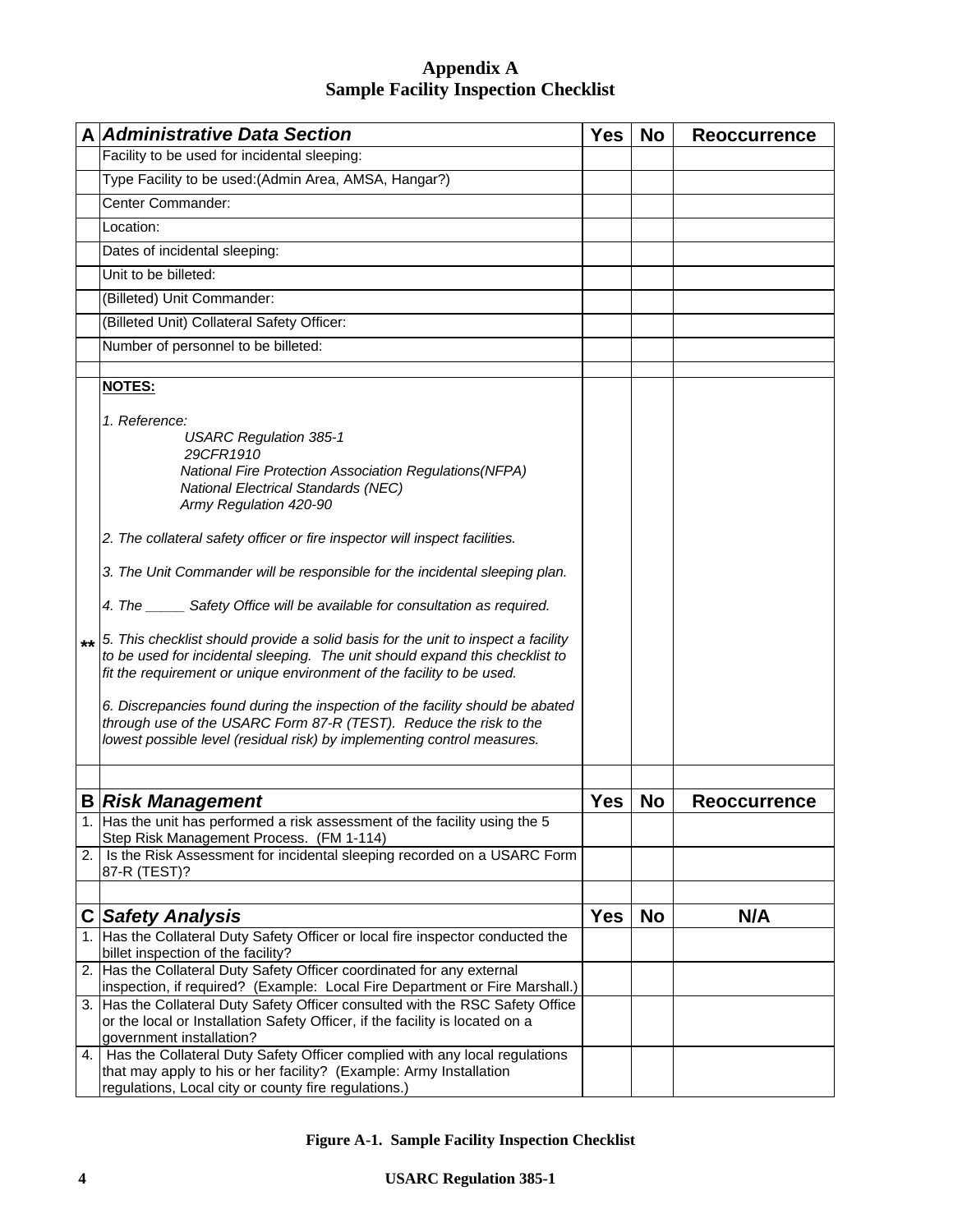|    | D The Incidental sleeping Plan                                                                                                                                                                                                                                                                                                                    | <b>Yes</b> | <b>No</b> | N/A                 |
|----|---------------------------------------------------------------------------------------------------------------------------------------------------------------------------------------------------------------------------------------------------------------------------------------------------------------------------------------------------|------------|-----------|---------------------|
| 1. | Has the Collateral Duty Safety Officer written an "incidental sleeping plan"<br>tailored for the facility being used? The incidental sleeping plan is a packet<br>that includes a copy of this checklist, the USARC 87-R (TEST), the Pre-<br>Accident Plan, and any other applicable document pertaining to the<br>incidental sleeping operation? |            |           |                     |
|    | 2. Has the incidental sleeping plan been forwarded to the RSC Safety Office<br>for a Risk Assessment?                                                                                                                                                                                                                                             |            |           |                     |
| 3. | Has the Center Commander accomplished the appropriate briefings,<br>inspections, notifications, safety, and security measures for the facility<br>under consideration. (USARC Reg 385-1, paragraph 7c)                                                                                                                                            |            |           |                     |
| 4. | Has the RSC Engineer inspected the facility being established as an<br>incidental sleeping area and identified and completed any facility<br>modifications required to comply with NFPA requirements? (Only if<br>establishing permanent billets.)                                                                                                |            |           |                     |
|    | <b>E Fire Protection and Life Safety</b>                                                                                                                                                                                                                                                                                                          | <b>Yes</b> | <b>No</b> | <b>Reoccurrence</b> |
|    | 1. Does the unit have an Evacuation Coordinator (fire marshal) appointed on<br>orders? (AR 420-90)                                                                                                                                                                                                                                                |            |           |                     |
| 2. | Have the fire extinguishers in the incidental sleeping area been inspected?<br>The extinguishers should have tags depicting two inspections:                                                                                                                                                                                                      |            |           |                     |
|    | a. Annually -maintenance check<br>(29CFR1910.157(e)(3) & NFPA)                                                                                                                                                                                                                                                                                    |            |           |                     |
|    | Monthly -visual<br>(29CFR1910,157(e)(2) & NFPA10, paragraph 4-<br>b.<br>3.4.2)                                                                                                                                                                                                                                                                    |            |           |                     |
|    | 3. Are No Smoking areas designated within the incidental sleeping area? (AR<br>385-55, 2-12c.)                                                                                                                                                                                                                                                    |            |           |                     |
| 4. | Are Fire Exit signs operational or present?<br>(29CFR1910.37(q)(6))                                                                                                                                                                                                                                                                               |            |           |                     |
|    | 5. Are Fire Exits functional and exit from building free from obstruction?<br>(29CFR1910.37(h))                                                                                                                                                                                                                                                   |            |           |                     |
|    | 6. Are Fire Evacuation Plans posted and briefed? (29CFR1910.40, App to<br>Subpart E.)                                                                                                                                                                                                                                                             |            |           |                     |
|    | 7. Have personnel received a safety briefing that includes the routes of exit,<br>location of fire extinguishers, telephones, first aid kits, and all other<br>pertinent information?                                                                                                                                                             |            |           |                     |
|    | 8. Is proposed sleeping area sufficient for the number of personnel requiring<br>incidental sleeping arrangements?                                                                                                                                                                                                                                |            |           |                     |
| 9. | Are hot plates, camp stoves, or portable heaters prohibited in incidental<br>sleeping facilities? (USARC 385-1, paragraph 6c.)                                                                                                                                                                                                                    |            |           |                     |
|    | 10. Has the Center Commander notified local emergency response personnel<br>when transient or incidental personnel are using the facility for sleeping?<br>(USARC 385-1, paragraph 7c(3))                                                                                                                                                         |            |           |                     |
|    | 11. Are all cots, sleeping bags, etc., properly arranged to provide safe,<br>expedient access to the nearest exit? (USARC 385-1, paragraph 7.d.(4))                                                                                                                                                                                               |            |           |                     |
|    | 12. Has the facility where individuals will be billeted been inspected by a local<br>fire official? (USARC Reg 385-1, paragraph 8b(1))                                                                                                                                                                                                            |            |           |                     |
|    | 13. Are smoke detectors present in the facility to be used for incidental<br>sleeping? Are they functional?                                                                                                                                                                                                                                       |            |           |                     |
|    | 14. Are fire alarms or pull boxes present in the facility to be used for incidental<br>sleeping? Are these alarms or pull boxes functional? (Date of last function<br>test.)                                                                                                                                                                      |            |           |                     |
| F  | <b>Pre-Accident Plan</b>                                                                                                                                                                                                                                                                                                                          | <b>Yes</b> | <b>No</b> | <b>Reoccurrence</b> |
|    |                                                                                                                                                                                                                                                                                                                                                   |            |           |                     |
|    | 1. Does the unit have a Pre-Accident Plan? (i.e.; What to do in case of an<br>injury, fire, emergency)                                                                                                                                                                                                                                            |            |           |                     |
|    | 2. If not at home station, does the unit have a Pre-Accident Plan written for the<br>current location?                                                                                                                                                                                                                                            |            |           |                     |

**Figure A-1. (continued) Sample Facility Inspection Checklist**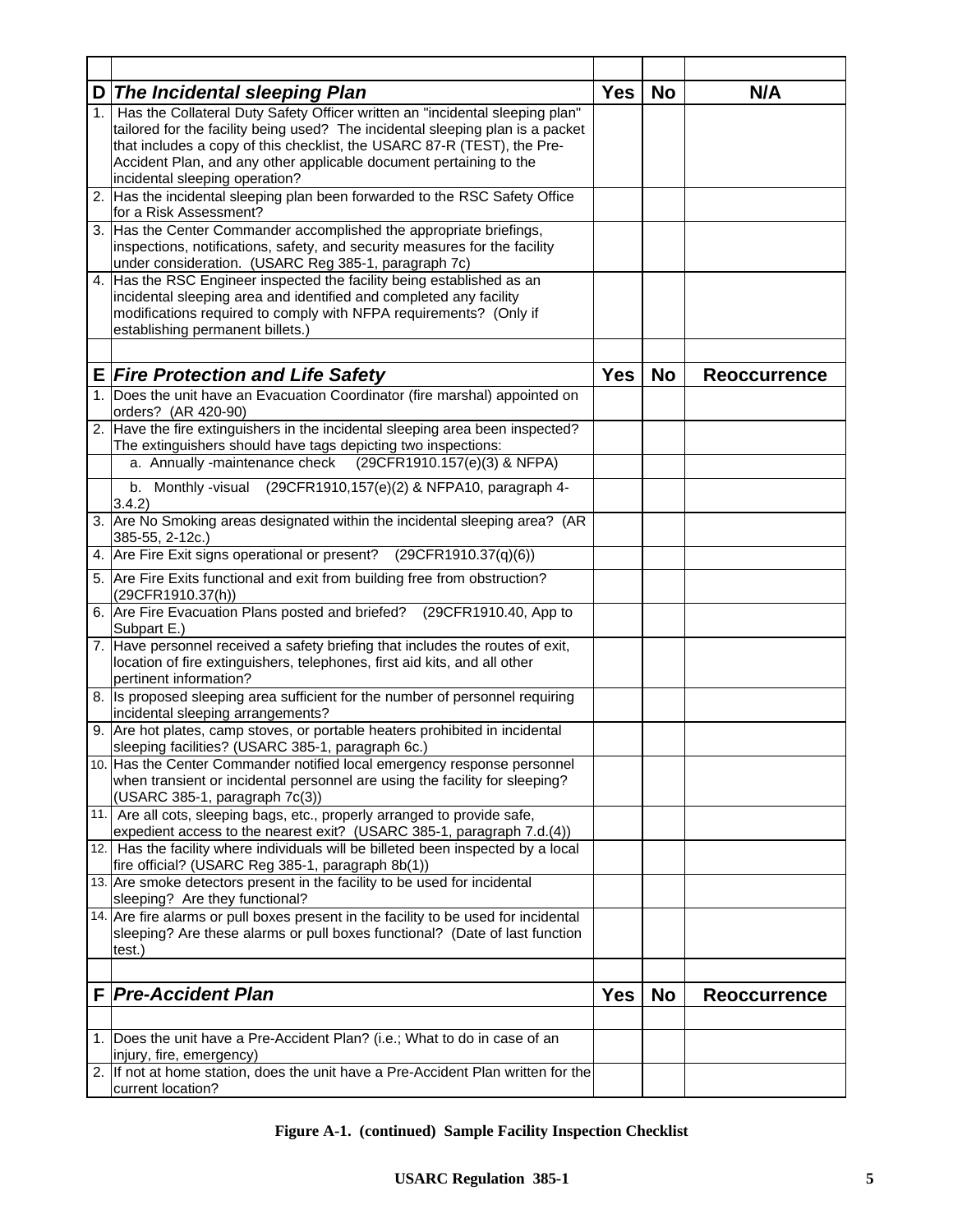| <b>G</b> General Safety                                                                                                                  | <b>Yes</b> | <b>No</b> | <b>Reoccurrence</b> |
|------------------------------------------------------------------------------------------------------------------------------------------|------------|-----------|---------------------|
| 1. Are all incidental sleeping areas clean and orderly?                                                                                  |            |           |                     |
| 2. Are miscellaneous warning signs in good readable condition?<br>(29CFR1910.144(e))                                                     |            |           |                     |
| 3. Are any unusual hazards present in the incidental sleeping areas?                                                                     |            |           |                     |
| 4. Is there potable drinking water available to the workers?<br>(29CFR1910.141(b)(1))                                                    |            |           |                     |
| 5. Are bathrooms clean and have available cleaning materials?<br>$(29CFR1910.141(c)$ &(d))                                               |            |           |                     |
| 6. Are Alcoholic beverages restricted from consumption within the facility?<br>(USARC Reg 385, paragraph 6d)                             |            |           |                     |
| 7. Is the facility in need of repair (roof, heat or air, etc.)?                                                                          |            |           |                     |
| 8. Is the sleeping area heated and air-conditioned for soldier comfort and<br>safety? Does the OIC or NCOIC have access to the controls? |            |           |                     |
| 9. Do personnel have access to telephones for emergency purposes?                                                                        |            |           |                     |
| 10. Are fuels or combustibles stored in the vicinity of the billeted facility?                                                           |            |           |                     |
| 11. Are there any known physical hazards present in the incidental sleeping<br>area?                                                     |            |           |                     |
| 12. Will vehicles be parked in the same room where personnel are to be<br>billeted?                                                      |            |           |                     |
|                                                                                                                                          |            |           |                     |
| <b>H</b> Authentication Section:<br>(Sign and Check Yes or No in the block)                                                              |            |           |                     |
|                                                                                                                                          |            |           |                     |
| 1. Center Commander or Designated Representative:                                                                                        |            |           |                     |
| <b>Recommend Approval:</b>                                                                                                               |            |           |                     |
| 2. Unit Commander (Billeted Unit):                                                                                                       |            |           |                     |
|                                                                                                                                          |            |           |                     |
| <b>Recommend Approval:</b>                                                                                                               |            |           |                     |
| 3. Unit Collateral Duty Safety Officer:                                                                                                  |            |           |                     |
| <b>Recommend Approval:</b>                                                                                                               |            |           |                     |
| 4. RSC Safety Office:                                                                                                                    |            |           |                     |
| <b>Recommend Approval:</b>                                                                                                               |            |           |                     |
| 5. DCSENG Representative:                                                                                                                |            |           |                     |
|                                                                                                                                          |            |           |                     |
| <b>Recommend Approval:</b>                                                                                                               |            |           |                     |
|                                                                                                                                          |            |           |                     |

**Figure A-1. (continued) Sample Facility Inspection Checklist**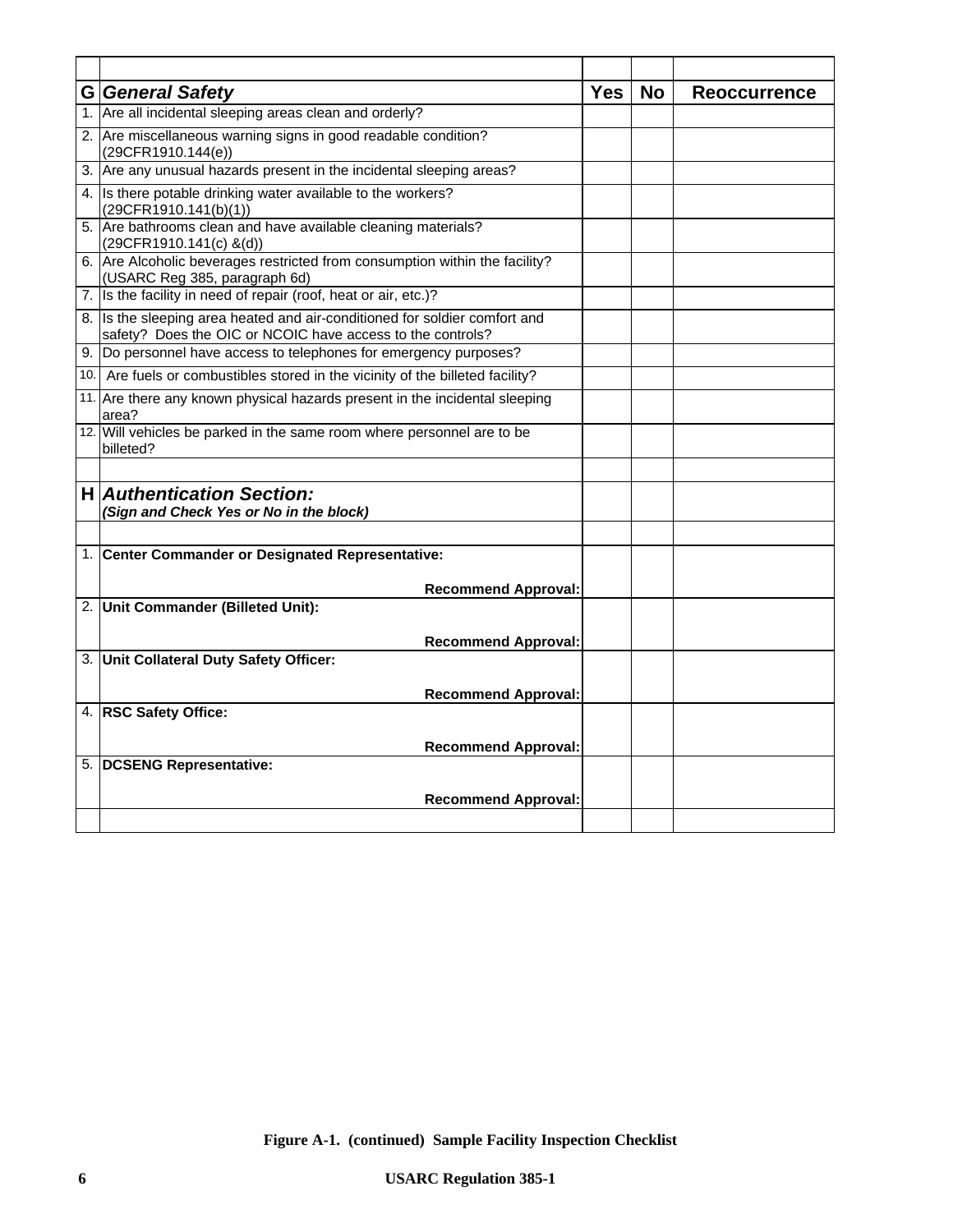# **Appendix B Sample Format for Sleeping in Reserve Center SOP**

**XXXX SOP ##-#**

# **SLEEPING IN RESERVE CENTER STANDING OPERATING PROCEDURES**

Applicability. This SOP applies to all personnel using the XXXxxxx Xxxxx Reserve Center for transient or incidental sleeping.

**1. Purpose.** This SOP establishes policies and procedures for transient and incidental sleeping in the XXXxxxx Xxxxx Reserve Center.

## **2. References.**

- a. USARC Regulation 385-1 (Sleeping in U.S. Army Reserve Command Facilities).
- b. Army Regulation 420-90 (Fire Protection).

# **3. Responsibilities and Procedures.**

 a. The XXXxxxx Xxxxx has established a **Sleeping Area** to provide our junior enlisted soldiers with a place to sleep during drill who have to travel greater than 50 miles one way to the facilities. These beds are available at no expense to the soldier.

 b. The Xxxxxxx sleeping area is located in Xxxxx Xxxxx Building, room(s) ###. Sleeping accommodations consist of xxxxxx xxxxx xxxxx xxxxx and are currently capable of accommodating ### soldiers.

c. The following guidelines are established in the management of the Xxxx Xxxxx sleeping area:

- (1) Xxxxxxxx xxxxx xxxxxxx.
- (2)  $Xxxxx$  xxxxx xxxx.

 d. The facility XXXxxxx Xxxxx is responsible for the management and upkeep of the sleeping area. That individual will manage the reservation of beds, notify the supporting fire and security personnel, and ensure this room is maintained in a high state of cleanliness.

 e. Soldiers can reserve a bed for drill by calling their unit's XXXxxxx Xxxxx, who will consolidate requests and submit them to XXXxxxx Xxxxx. Soldiers in pay grades E-4 and below have priority in the use of the sleeping area.

 f. All requests must be received by XXXxxxx Xxxxx NLT COB XX Xxxx XXXX, prior to Drill. Reservations will be made on a "first-come, first-serve" basis. Beginning on XX Xxxx XXXX prior to drill, all soldiers who have requested sleeping space in the XXXxxxx Xxxxx facility will be provided confirmation of their reservation. Beds will be issued by rank, starting with the lowest ranking soldiers. All conformations will be issued prior to 1200 hours on the Friday before drill.

 g. Each Xxxxxx has been issued a key to the Xxxxx Xxxxx Building and the sleeping room (s). It is the unit's responsibility to ensure their soldiers have access to the sleeping area.

 h. During drill, the sleeping area will be kept clean and orderly. The senior soldier sleeping in this room is responsible for ensuring it is properly maintained and thoroughly cleaned prior to the end of drill. The senior soldier will clear this room prior to COB on Sunday with the Xxxxx Xxxxx.

i. Food and drinks are not permitted in this room at any time. Alcoholic beverages and smoking are prohibited.

3. For additional information or questions, please contact Xxxxxxxxxxx or the undersigned.

JOHN DOE MAJ, AG, USAR Commanding

**Figure B-1. Sample "Sleeping in Reserve Center" SOP Format**

**USARC Regulation 385-1 7**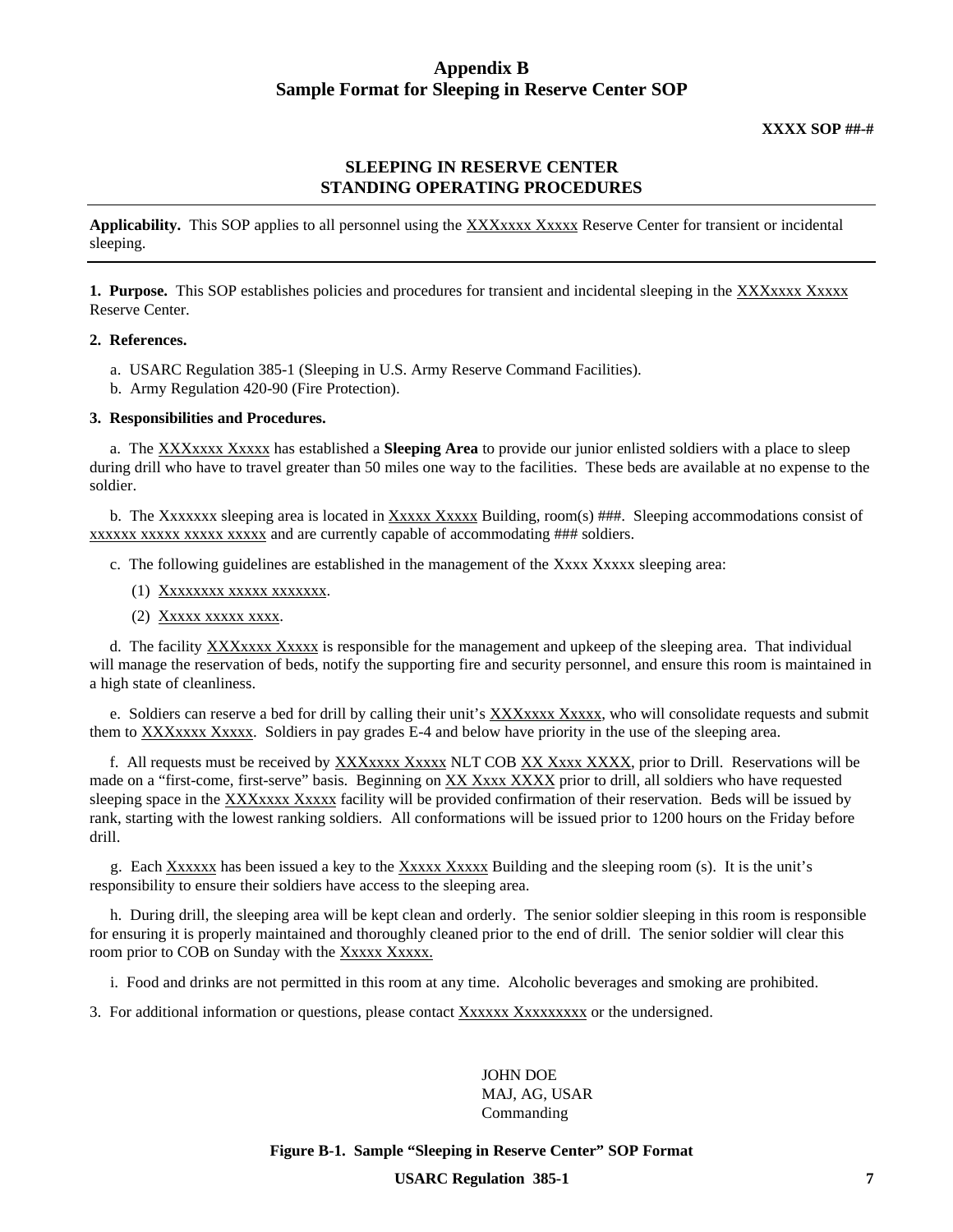# **BUILDING SECURITY CHECKLIST**

**1. No smoking in building.**

**2. No alcoholic beverages on military grounds.**

**3. Last soldier out must ensure all doors and windows are closed and locked.**

**4. No use of any material in building that emits toxic fumes.**

**5. Ensure all electrical switches and appliances, to include electrical stove in break room, are turned off.**

**6. No use of flammable material in building.**

**7. No unauthorized personnel permitted in building.**

**8. NCOIC or OIC must ensure each area of responsibility is cleaned each morning (e.g., sleeping room, break room, and latrine).**

**9. No pornographic material permitted in building.**

**10. No personal calls on military phones except in emergency cases.**

**11.** *In case of a FIRE***, refer to fire plan located at both exits in this room.**